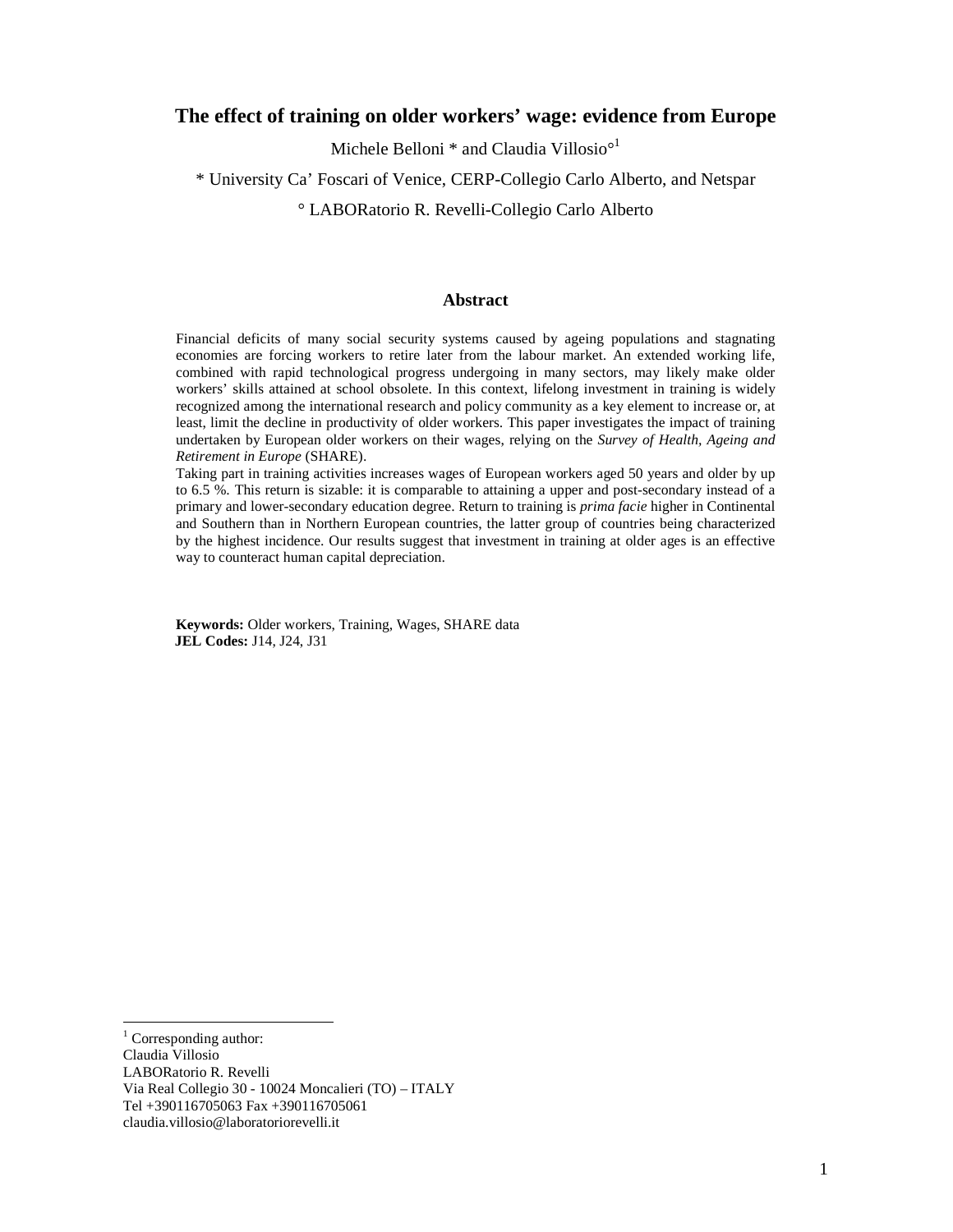### **1. Introduction**

 $\overline{a}$ 

The long-term increase in longevity, which many countries are experiencing, is a direct reflection of the success of our societies in securing higher living standards. Such increasing life expectancy, together with low economic growth, has however put pressure on financial equilibrium of many PAYGO pension systems in Europe and in other industrialized countries. Governments have therefore often been forced to increase the average retirement age out of the labour force by either limiting access to early retirement or making early exit routes less attractive (see, e.g., Gruber and Wise 2004). An extended working life – combined with the rapid technological progress undergoing in many sectors – may likely make older workers' skills attained at school obsolete. In this context, lifelong investment in training is widely recognized among the international research and policy community as a key element to increase or, at least, limit the decline in productivity of older workers (see, e.g., OECD 2006).

The theoretical foundations of the effect of training on workers' productivity lie in the human capital theory (Becker 1964, 1993). According to this theory, training activities (and education) are investments, since they are undertaken to increase individuals' stock of knowledge, skills, competencies and abilities, which form the human capital. Based on the assumption of a perfectly competitive labour market, the human capital theory describes the individual's decision to invest in training as based upon a comparison of the net present value of costs (i.e. lower wages while trained and direct training costs) and benefits of such an investment. Since training is thought to make workers more productive, expected benefits of training are higher marginal products and higher wages<sup>2</sup>. Individuals invest in training during a period and receive returns to the investment in subsequent periods. One of the main prediction of this model is therefore that both participation and returns to training decline with increasing age, since the expected present value of future benefits reduces approaching the retirement age. Generous early retirement schemes may therefore discourage participation to training addressed to older workers (Fouarge and Schils 2009). Moreover, training courses are often designed without taking into account the employees age differences and are not tailored in forms and contents to older trainees (Zwick 2011; Gobel and Zwick 2010). From the supply side, personnel managers may be reluctant to offer training course to older employees because have the perception that older workers are less able or willing to learn than their younger peers (Warr and Birdi 1998). All this has led to a low incidence of training between older workers.

 $2^{2}$  Recent developments of the human capital model, which relax the assumption of a perfectly competitive labor market, are surveyed in Bassanini et al. (2007).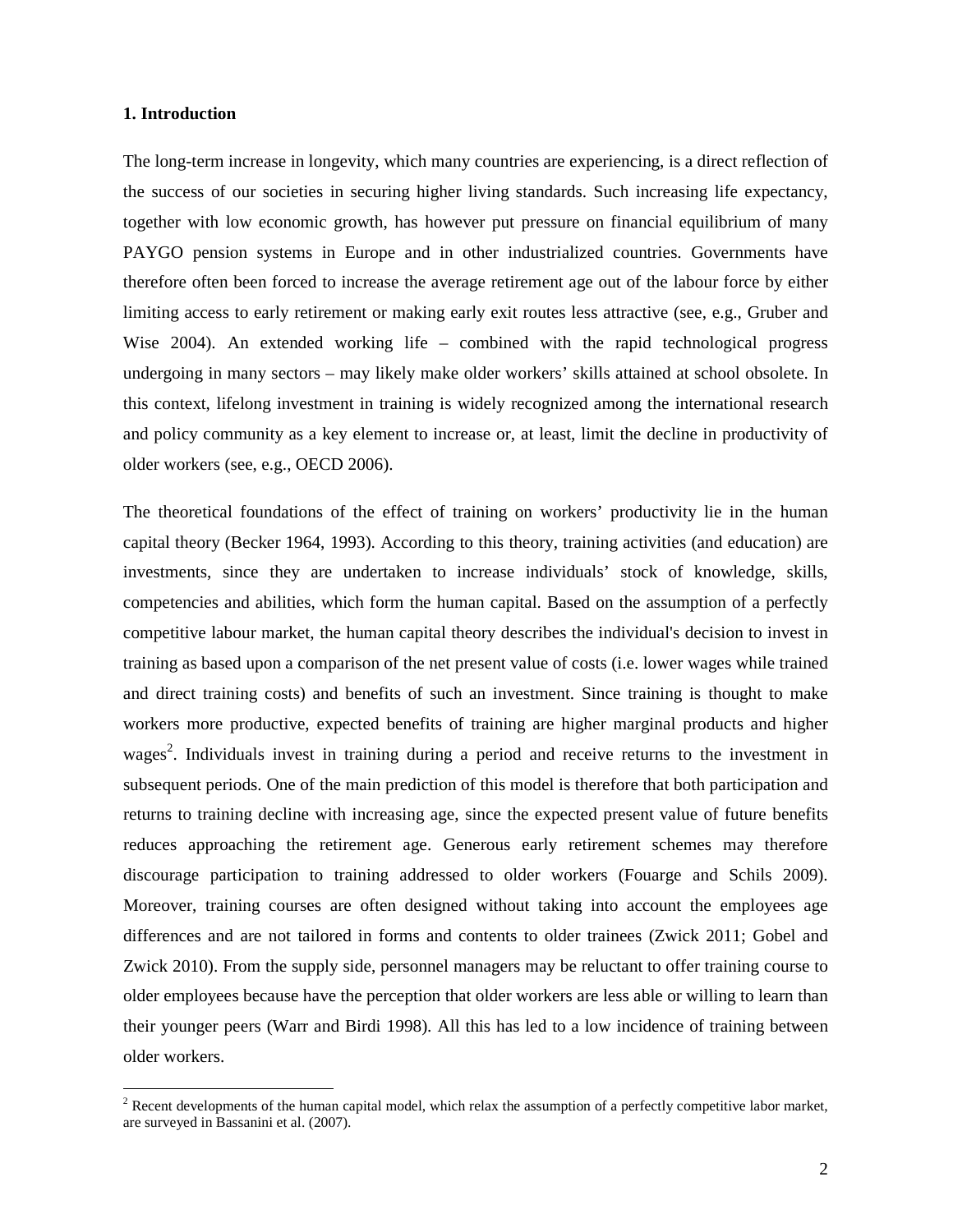There is a wide literature on the impact of training on workers' productivity and/or wages; we summarize this literature in section 2. Most studies, however do not analyse age differences in participation and returns to training and little attention has been dedicated to older workers specifically (see next section). Moreover, most of the existing studies analyse one single country; it has been stressed that – due to different concepts and definitions of training across countries and data sets (see Bassanini et al. 2007) - comparability of results across countries is limited. Few studies circumvent parts of these limitations exploiting cross-countries data (OECD 1999, Bassanini et al. 2007, Ok and Tergeist 2003, Arulampalam et al. 2010). None of these last studies focuses, however, on the elderly.

In this paper, we investigate the impact of training undertaken by workers aged 50 and older on their wages. This exercise relies on the *Survey of Health, Ageing and Retirement in Europe* (SHARE), which provides information on wages and training for European individuals aged 50+. Besides its specific focus on older adults, this source of data is particularly suitable for international studies due to its wide country coverage and the harmonization in the definition of training in the country questionnaires.

The paper proceeds as follows. Section 2 reviews the existing literature, section 3 describes data and empirical strategy while section 4 contains the main findings. Section 5 provides some additional sensitivity analysis and section 6 concludes.

### **2. Literature review**

A lot of research effort has been dedicated to empirically test the predictions of the human capital theory. A first bunch of this literature attempts to measure the effects of training on productivity directly, by modelling and estimating the firm production function. These studies commonly exploit information from linked employer-employee datasets or from survey of firms, which contain information on firms' value added and/or turnover (see, e.g., Ichniowski, Shaw and Prennushi 1997; Black and Lynch 2001; Dearden et al. 2006; Almeida and Carnero 2009; Göbel and Zwick 2010; Heywood et al. 2010). The second branch of this literature evaluates the effect of training on productivity indirectly, by means of its effect on workers' wages. It assumes that wages are a sufficient statistic for productivity (Dearden et al. 2006) and relies on the traditional neoclassical labour market model with perfectly competitive wages. However, in presence of a compressed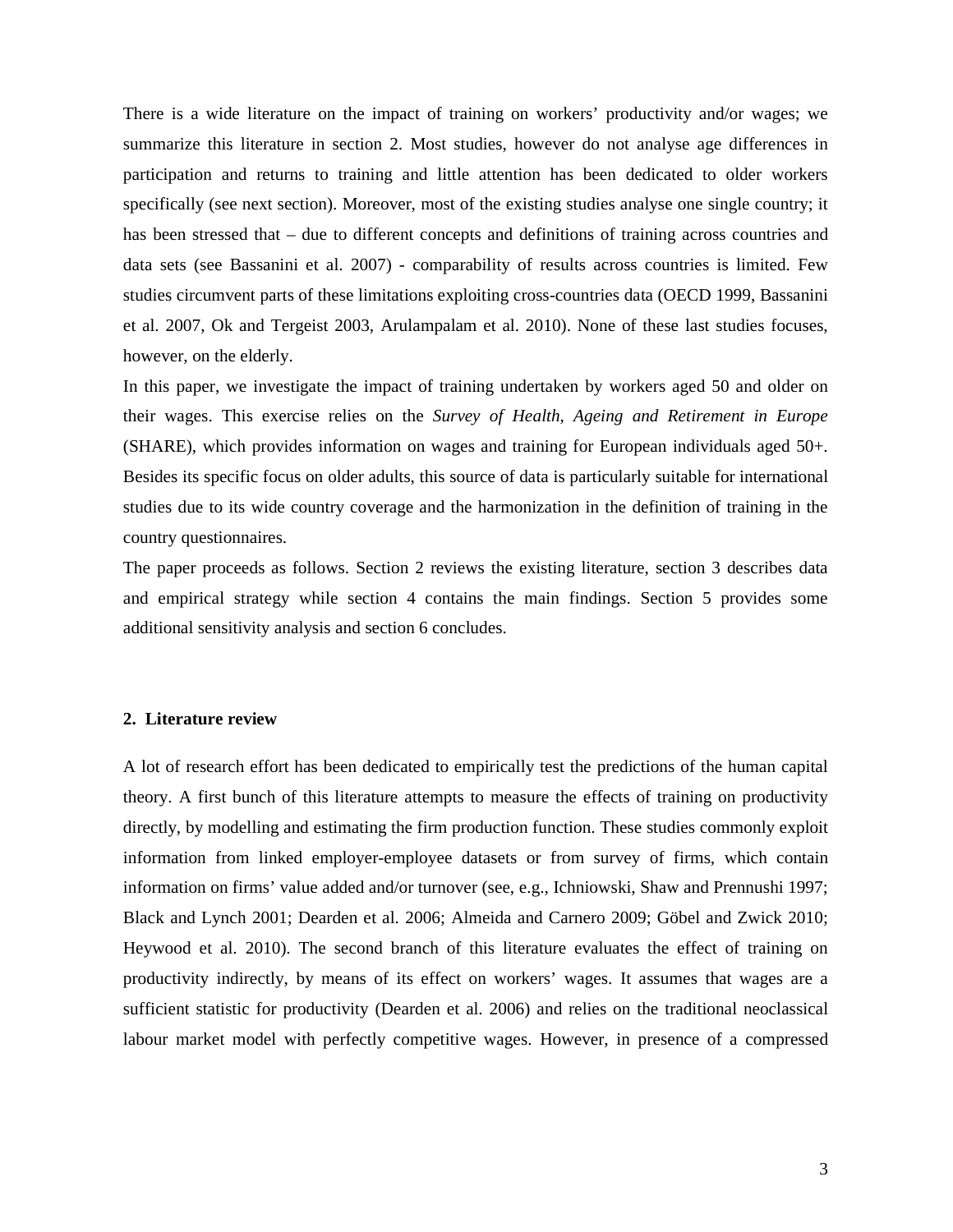wage structure, this may not be true and it is possible that the effect of training on productivity will not automatically translated in an equal effect on wage (Acemoglu and Pischke 1999)<sup>3</sup>.

Positive effects of training on wages are commonly found for most European countries as well as for the US.<sup>4</sup> Nevertheless, the size of the estimated effect varies widely across countries and, for the same country, depends on the data and analytical methods used. An extended empirical literature on this topic exists for the UK. Booth (1991) finds high returns (11% for men and 18% for women) of company training on UK workers' earnings. Relying on different data and methods, however, Booth (1993) finds a much lower effect (1%). Blundell et al. (1996) find positive returns ranging from 3% to 6% depending on the method and sample used, and Arulampalam and Booth (2001) find similar results. Positive effects of training on wages are also found for Norway (1% increase; Shone 2004), Switzerland (2% increase; see Gerfin 2004), and Portugal (30% for men and 38% for women; see Budria and Pereira 2007).

Results for Germany and France are less clear. Using the *German Socio-Economic Panel* (GSOEP) dataset, Pischke (2001) finds not significant wage returns to training, while Mühler, Beckmann and Schauenberg (2007) report a significant effect of about 5% to 6% for general training and no effect for firm-specific training. Kuckulenz and Zwick (2003) use data from the *Qualification and Career Survey* and show that internal training does not translate into higher earnings while external training does. Goux and Maurin (2000) find no significant wage effect of trained French workers; this result is partially confirmed by Fougère et al. (2001), who find a positive return to training only for jobswitchers.

Few papers take a cross-country perspective. A study by the OECD (1999) reports that workers who have undergone further training after formal education have higher hourly wages in Australia, Canada, Germany, Italy and the UK, whereas the effect of training is insignificant in the case of France and the Netherlands. A more recent study by the OECD (2004) reports that average measures of the wage premium range from practically zero in France and the UK to a peak of almost 5% in Portugal. Bassanini et al. (2007), using the *European Community Household Panel* (ECHP) data, estimate a positive impact of training incidence on earnings for most of the analyzed countries; this return ranges from 3.7% for the Netherlands to 21.6% for Greece; results are, however, sensitive to the statistical method which is applied. Ok and Tergeist (2003) largely confirm these findings.

 $\overline{a}$ 

 $3$  Dostie and Leger (2011) show with Canadian data that the effect of firm-sponsored classroom training on productivity is much greater than the effect on wages

<sup>&</sup>lt;sup>4</sup> The US pioneered this empirical literature exploiting the National Longitudinal Survey of Youth (NLSY) dataset, therefore focusing on young workers (see, e.g. Lynch 1992).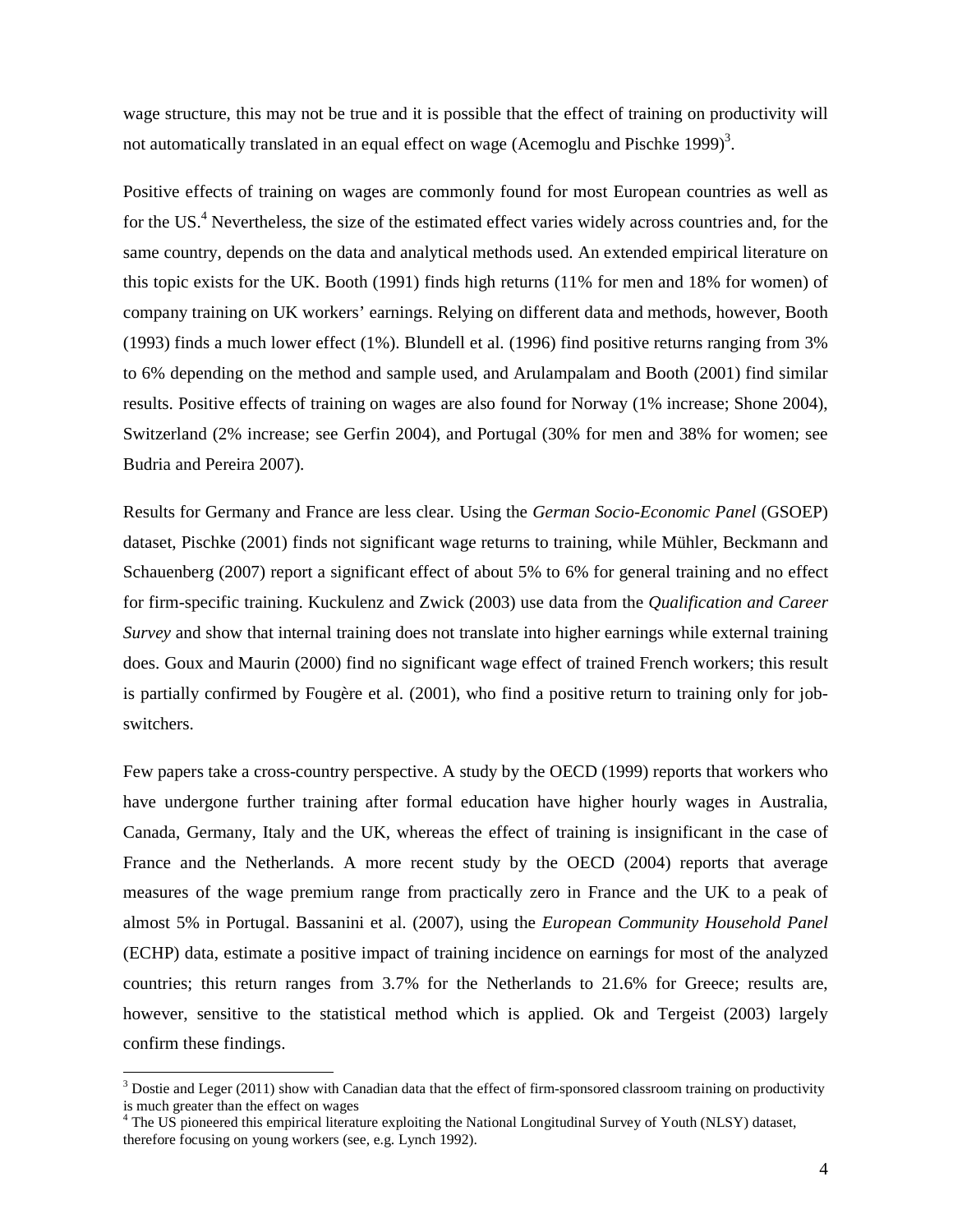As mentioned above, few papers investigate the differentials in training returns and incidence between younger and older workers (Booth 1991, Bassanini 2006, Bassanini et al. 2007, Warr and Fay 2001, Lang 2012, Dostie and Leger 2011). These studies mostly confirm human capital theory predictions showing a lower impact of training and a lower training incidence for older workers compared to younger ones.

### **3. Data and empirical strategy**

 $\ddot{\phantom{a}}$ 

This study relies on SHARE data. SHARE (see www.share-project.org) is a multidisciplinary and cross-national panel database of micro data on health, socio-economic status and social and family networks of more than 85,000 individuals (approximately 150,000 interviews) from 19 European countries (+Israel) aged 50 or over. Four waves of SHARE are currently available<sup>5</sup>. The common questionnaire and interview mode, and the standardization of procedures ensure cross-country comparability (Börsch-Supan and Jürges 2005). In SHARE waves 1 and 2, individuals have been asked whether they attended any educational or training course in the last month.<sup>6</sup> Trainees are also asked the frequency of training activities (but the response rate to this question is too low to be used in our study) and the motivation for their attendance. We exploit this last information for a robustness check (see section 5).

Based on this data, we estimate the following equation for log-wages:

$$
\log(w_{it}) = x_{it} \beta + \tau_{it-n} \gamma + \varepsilon_{it}
$$
 (1)

where  $log(w_i)$  is the logarithm of net hourly wages of individual *i* at time *t*, *x* is a vector of exogenous demographic and job-related individual characteristics,  $\tau$  is a dummy variable equal to one if individual *i* participated to any training activity at time *t-n*, and ε is a random term which satisfies the standard i.i.d. assumptions. The key parameter to be estimated is  $\gamma$ , which measures the causal impact of training on wages. In the main empirical specification of equation (1), *x* includes a

<sup>&</sup>lt;sup>5</sup> In the third wave of SHARE (interview years 2008-2009), known as SHARELIFE, all respondents in waves 1 and 2 were asked to provide information on their entire life histories, including their whole past working career. From this retrospective survey, it is also possible to obtain some information on training episodes earlier in life. These training episodes are, however, recorded only if there is a gap of at least 6 months: i) between the end of continuous full-time education and the start of first job, or ii) between jobs. No information about training occurred *during* past employment spells is available. In addition, a first inspection to SHARELIFE revealed very few episodes of training, especially between jobs. For these reasons, we could not exploit SHARELIFE for an analysis of long-term impact of training on older workers' wages.

<sup>&</sup>lt;sup>6</sup> In SHARE wave 4, individuals have been instead asked whether they attended any educational or training course in the last year. This question is similar to that included in the ECHP (used extensively for the analysis of training in Europe, see previous section). Noticeably, the ECHP ended in 2001, and the *European Union Statistics on Income and Living Conditions* (EU-SILC) - which has replaced the ECHP - does not include any information on training.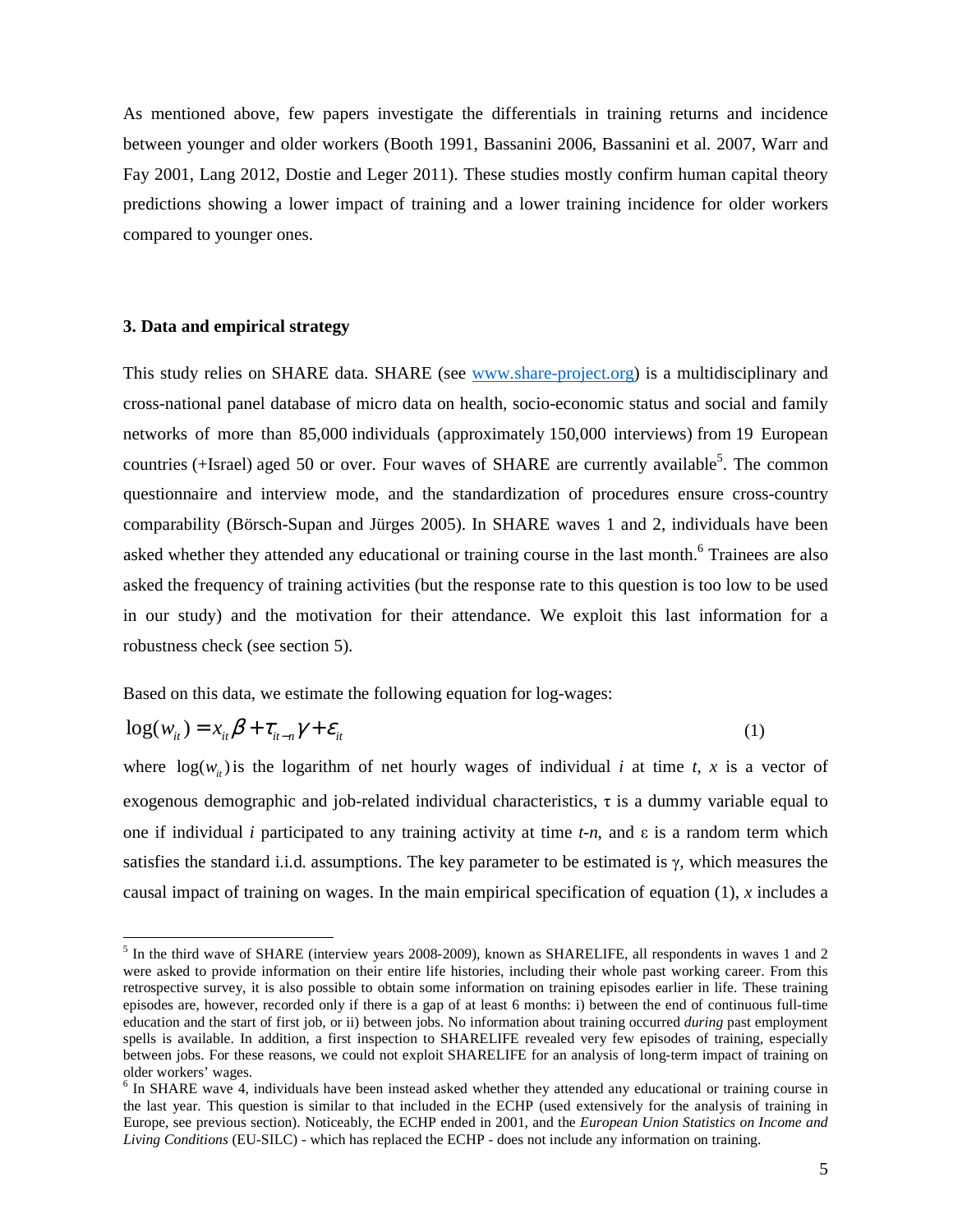second order polynomial for age, (log of) tenure, dummy variables for main educational ISCED groups, gender, working in the public or private sector, country of residence, sector of work, occupation (ISCO 1-digit), and year of interview.

We estimate equation (1) exploiting the panel component of SHARE wave 1 (interview years 2004-2005) and 2 (interview years 2006-2007). In particular, information on training is obtained from wave 1 by means of the above mentioned question: "Have you attended any educational or training course in the last month?", while hourly wages are reconstructed from wave 2, combining information on i) last taken home payment from work, ii) frequency of payments ("How often do you get paid?: Every week, every two weeks,…every year), and iii) hours worked in a week. Therefore, we estimate the short-term impact of training on wages (i.e. n=1, 2, or 3 in equation 1).<sup>7</sup> Our estimation sample includes employees aged 50 and older, working between 15 and 70 hours per week, and residing in one of the following 11 countries: Austria, Belgium, Denmark, France, Germany, Greece, Italy, Netherlands, Spain, Sweden, and Switzerland. These countries were present in both waves 1 and 2; they cover Continental, Northern and Southern Europe. Unfortunately, Eastern Europe could not be represented in our analysis, since Czech Republic and Poland joined SHARE in its second wave. To account for outliners, we exclude the top and bottom 1% of the obtained hourly wage distribution.

Least squares (OLS) estimates of  $\gamma$  in equation (1) are consistent if  $E(\tau_{i}-\varepsilon_i|x_i)=0$ . This assumption does not hold if individuals select into training based on unobserved characteristics. On this point, it is worth mentioning that having had information on hourly wages for the same individuals in two points in time would have allowed to get rid of time-invariant unobserved heterogeneity, such as "ability" (which enters the error term ε). However, reconstruction of hourly wages for SHARE wave 4 is not possible. To investigate this selectivity/omitted variable issue, besides OLS, we estimate equation (1) with the method of instrumental variables (IV).

As exclusion restriction for the IV estimation of equation (1) we make use of the instrumental variable: "frequency in attending activities (excluding training) over the last 4 weeks". This variable is constructed in the following way. In SHARE individuals were asked whether they have been engaged in the following activities over the last 4 weeks: a) done voluntary or charity work, b) provided help to friends or neighbours, c) gone to a sport, social or other kind of club, d) taken part in activities of a religious organization (church, synagogue, mosque etc.), e) taken part in a political or community-related organization. Individuals were also asked the frequency in attending such activities: Almost daily  $=3$ , Almost every week  $=2$ , Less often  $=1$ , Never $=0$ . For each individual,

 $\overline{a}$ 

<sup>&</sup>lt;sup>7</sup> The parameter estimate of an interaction term of  $\tau$  with the variable n (distance from training, equal to 1, 2, or 3) turned out to be insignificant.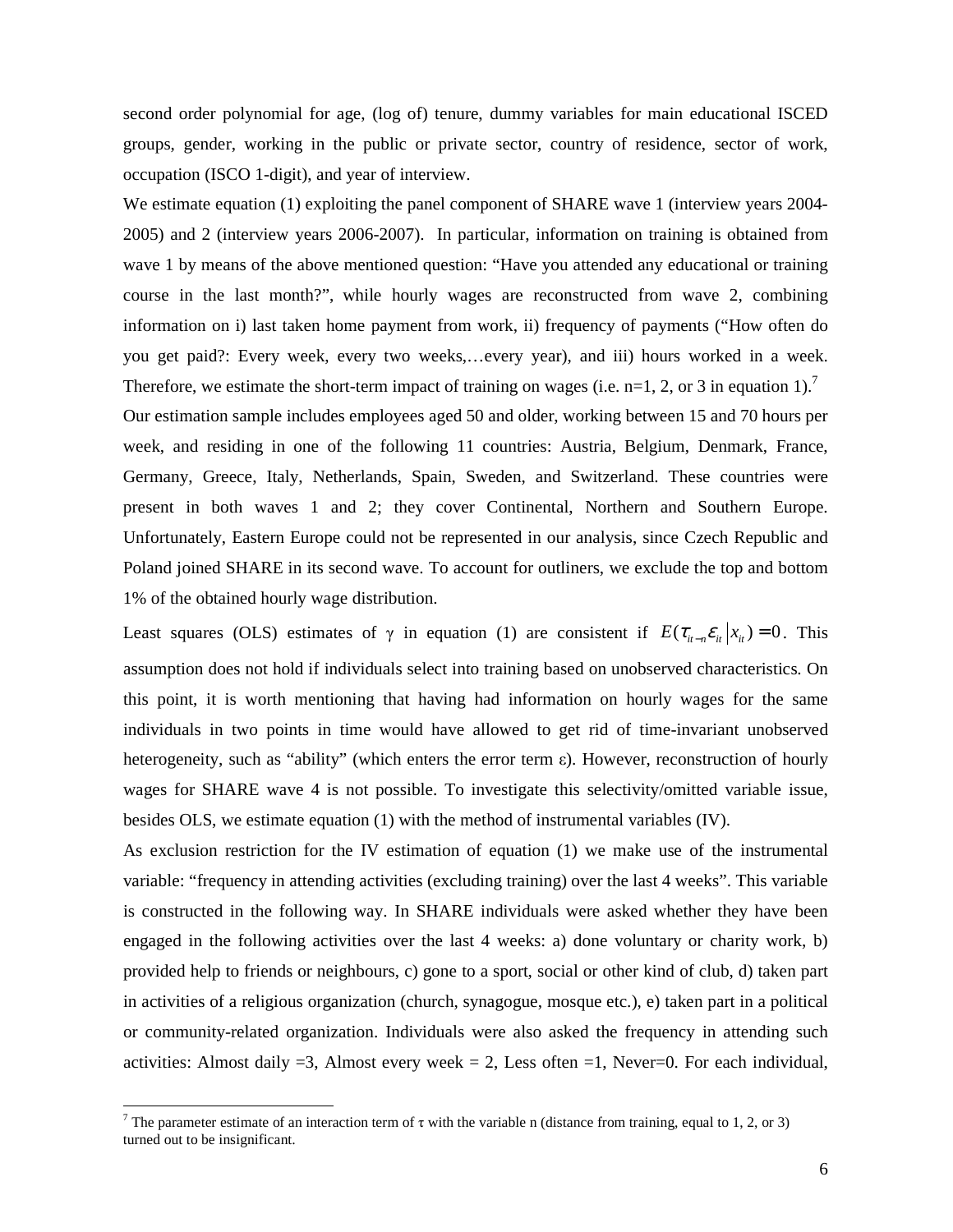we weight the engagement in each of the mentioned activities with the frequency in attending them to obtain the variable of interest "frequency in attending activities (excluding training) over the last 4 weeks". The idea behind this choice is to classify individuals according to their "activism": those more active and lively are also more likely to participate to training activities. Villar and Celdran (2013) provide previous evidence for Spain that older people participating to training activities have a higher likelihood of being involved in cultural and social activities. As a confirmation of this, in our sample the mean of the constructed variable "frequency in attending activities in the last four weeks" is sensibly higher for trained than for untrained workers (2.07 versus 1.40, see Table 2). We will provide additional evidence of the strength of this instrument for training in the next section.<sup>8</sup> The validity of our instrument relies on the assumption that activism is uncorrelated with ability.

### **4. Results**

 $\overline{a}$ 

Figure 1 reports some preliminary evidence of the log hourly wage distribution for our estimation sample, by training status. It highlights that the distribution of trained workers is somewhat shifted to the right with respect to that of untrained workers.



Figure 1 – Log hourly wage distribution, by training status

<sup>8</sup> Standardly used instruments (such as firm restructuring, see e.g. Kuckulenz and Zwick 2003, individual characteristics of the first job, see Blundell et al. 1996, Arulampalam and Booth 2001, having a second job and marital status, see Budria and Pereira 2007) were either unavailable in SHARE or turned out to be weak.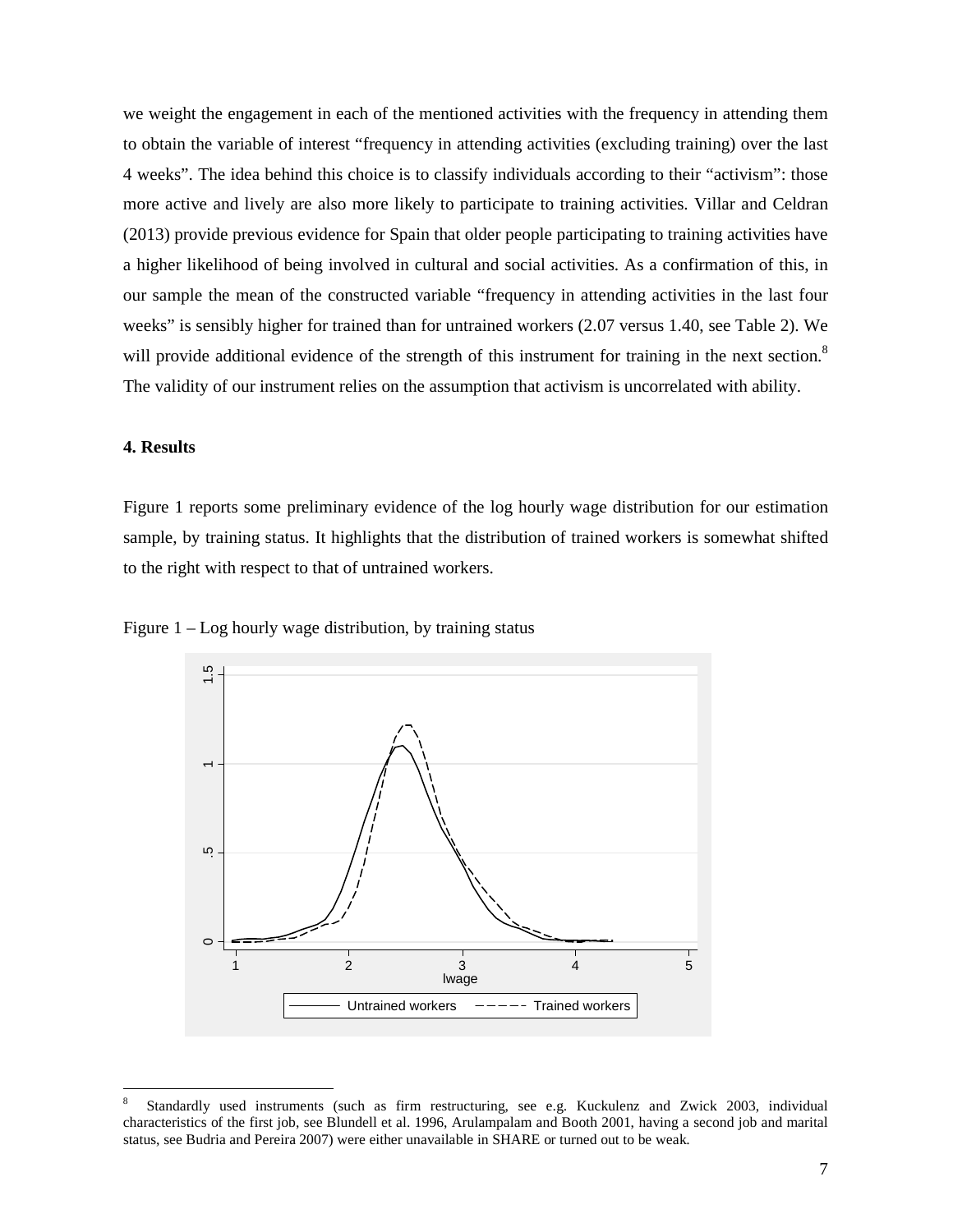Table 1 shows descriptive statistics, by training status. Trained workers represent 17.78 % of a total sample of 2,312 individuals. On average, they receive higher wages than untrained ones: the difference between trained and untrained workers in the log hourly wage mean is statistically significant at 1% level. Females (55 % versus 43 %), public sector workers (28 % versus 22 %), and workers in the sector of economic activity education (34 % versus 11 %), represent a sensibly higher percentage of trained worker than of untrained workers. More than 50% of trained workers has a tertiary education degree (ISCED 5-6), whereas between untrained workers the upper and post secondary education (ISCED 3-4) is the most numerous education group.

|                                                               | <b>Untrained workers</b> |           | <b>Trained workers</b> |           |
|---------------------------------------------------------------|--------------------------|-----------|------------------------|-----------|
| <b>Variable</b>                                               | Mean                     | Std. Dev. | Mean                   | Std. Dev. |
|                                                               |                          |           |                        |           |
| Log hourly wage                                               | 2.48                     | 0.45      | 2.68                   | 0.42      |
| Log tenure                                                    | 2.84                     | 0.91      | 2.93                   | 0.88      |
| Female                                                        | 0.43                     | 0.50      | 0.55                   | 0.50      |
| Age                                                           | 54.89                    | 3.63      | 54.45                  | 3.30      |
| age^2 (/100)                                                  | 30.26                    | 4.12      | 29.75                  | 3.67      |
| public sector                                                 | 0.22                     | 0.42      | 0.28                   | 0.45      |
| <b>Education (ISCED 97)</b>                                   |                          |           |                        |           |
| No education (ISCED 0)                                        | 0.02                     | 0.15      | 0.01                   | 0.07      |
| Primary and lower-secondary education (ISCED 1-2)             | 0.28                     | 0.45      | 0.09                   | 0.29      |
| Upper and post-secondary education (ISCED 3-4)                | 0.40                     | 0.49      | 0.39                   | 0.49      |
| Tertiary education (ISCED 5-6)                                | 0.29                     | 0.46      | 0.51                   | 0.50      |
| Sector of economic activity                                   |                          |           |                        |           |
| agriculture. hunting. forestry. Fishing                       | 0.01                     | 0.08      | 0.00                   | 0.04      |
| mining and quarrying                                          | 0.01                     | 0.09      | 0.01                   | 0.08      |
| Manufacturing                                                 | 0.19                     | 0.39      | 0.11                   | 0.31      |
| electricity. gas and water supply                             | 0.01                     | 0.12      | 0.00                   | 0.07      |
| Construction                                                  | 0.08                     | 0.27      | 0.03                   | 0.17      |
| wholesale and retail trade                                    | 0.06                     | 0.24      | 0.03                   | 0.18      |
| hotels and restaurants                                        | 0.03                     | 0.18      | 0.01                   | 0.10      |
| transport. storage and communication                          | 0.06                     | 0.24      | 0.03                   | 0.18      |
| financial intermediation                                      | 0.03                     | 0.17      | 0.02                   | 0.12      |
| real estate. renting and business activities                  | 0.07                     | 0.26      | 0.05                   | 0.21      |
| public administration and defence; compulsory social security | 0.12                     | 0.32      | 0.13                   | 0.34      |
| Education                                                     | 0.11                     | 0.32      | 0.34                   | 0.47      |
| health and social work                                        | 0.13                     | 0.34      | 0.18                   | 0.39      |
| other community. social and personal services                 | 0.08                     | 0.28      | 0.06                   | 0.24      |
| Occupation                                                    |                          |           |                        |           |
| legislator. senior official or manager                        | 0.09                     | 0.28      | 0.11                   | 0.32      |
| Professional                                                  | 0.19                     | 0.40      | 0.35                   | 0.48      |
| technician or associate professional                          | 0.18                     | 0.38      | 0.22                   | 0.42      |
| Clerk                                                         | 0.14                     | 0.35      | 0.14                   | 0.34      |
| service worker and shop and market sale                       | 0.11                     | 0.32      | 0.11                   | 0.31      |
| skilled agricultural or fishery worker                        | 0.01                     | 0.10      | 0.00                   | 0.04      |
| craft and related trades worker                               | 0.09                     | 0.29      | 0.04                   | 0.19      |
| plant and machine operator or assembler                       | 0.08                     | 0.27      | 0.02                   | 0.13      |

|  |  |  | Table 1. Estimation sample: descriptive statistics, by training status |
|--|--|--|------------------------------------------------------------------------|
|  |  |  |                                                                        |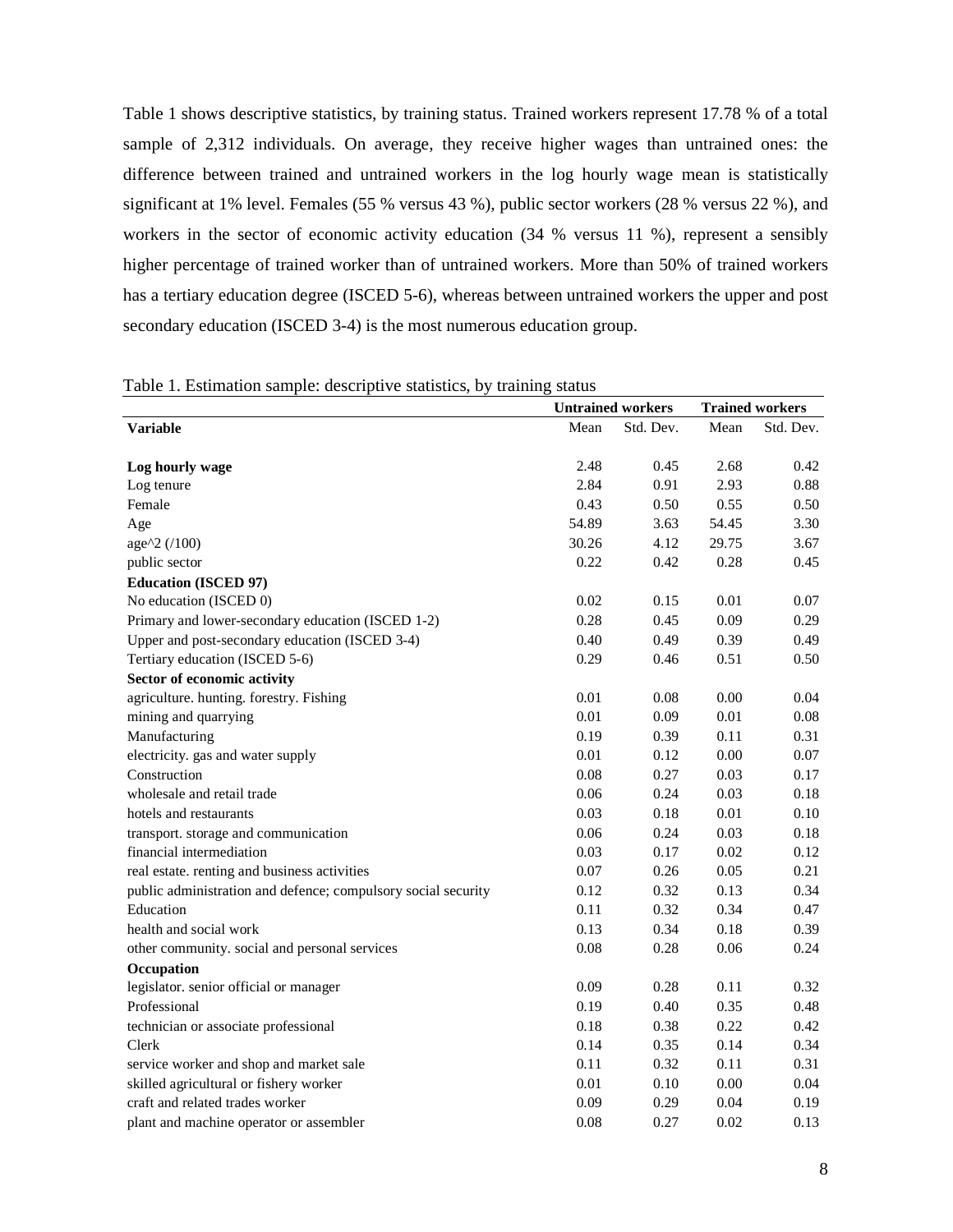| elementary occupation                                   | 0.11 | 0.31 | 0.02 | 0.13 |
|---------------------------------------------------------|------|------|------|------|
| Country                                                 |      |      |      |      |
| Austria                                                 | 0.03 | 0.18 | 0.03 | 0.18 |
| Germany                                                 | 0.27 | 0.44 | 0.34 | 0.47 |
| Sweden                                                  | 0.07 | 0.25 | 0.12 | 0.33 |
| Netherlands                                             | 0.05 | 0.23 | 0.05 | 0.22 |
| Spain                                                   | 0.13 | 0.33 | 0.07 | 0.25 |
| Italy                                                   | 0.13 | 0.34 | 0.07 | 0.25 |
| France                                                  | 0.18 | 0.39 | 0.13 | 0.33 |
| Denmark                                                 | 0.04 | 0.21 | 0.06 | 0.24 |
| Greece                                                  | 0.02 | 0.14 | 0.02 | 0.13 |
| Switzerland                                             | 0.02 | 0.15 | 0.06 | 0.24 |
| Belgium                                                 | 0.05 | 0.21 | 0.06 | 0.24 |
| <b>Year of interview</b>                                |      |      |      |      |
| 2006                                                    | 0.68 | 0.47 | 0.69 | 0.46 |
| <b>Instrumental variables</b>                           |      |      |      |      |
| frequency in attending activities over the last 4 weeks | 1.40 | 1.73 | 2.07 | 2.04 |
| n. of observations                                      | 1901 |      | 411  |      |

Source: SHARE wave 1-2

Table 2 shows OLS and IV parameters estimates of equation (1). The OLS point estimate for the training variable is equal to 0.065 and is significant at 1% level, therefore suggesting that having undertaken training activities in the recent past (one to three years earlier) determines a wage increase of about 6.5%. This effect is sizable, and is similar to the return of attaining a upper and post-secondary (ISCED 3-4) instead of a primary and lower-secondary (ISCED 1-2) education degree (0.22-0.16=6 %). All the control variables have the expected sign and are highly significant: hourly wages increase with log tenure, age (at a decreasing rate), and education attainment.

We then turn to the IV estimates. It is worth commenting on the participation to training (first stage) regression, column i): remarkably, higher educated workers (ISCED > 2) take more training. Females take more training than males, while public sector workers participate less to training activities than those in the private sector (these last two variables are significant at 10% level). Participation to training increases with tenure and decreases with age; however, these parameters are imprecisely estimated. Notice that the instrumental variable "frequency in attending activities over the last four weeks" is highly significant ( $t=7.46$ ,  $F=55$ , partial R-squared = 0.0239) and has the expected positive sign.

The IV parameter estimate (columns ii) for the impact of training on wages has a positive sign (and is similar in size to the OLS estimate: 0.092); however, it is very imprecise (s.e. 0.14) and not significantly different from zero. This result suggests from one side that at least part of the estimated impact of training on wages is likely to be due to unobserved heterogeneity. On the other side, the evidence obtained by the IV method is too weak to be considered as the unique basis upon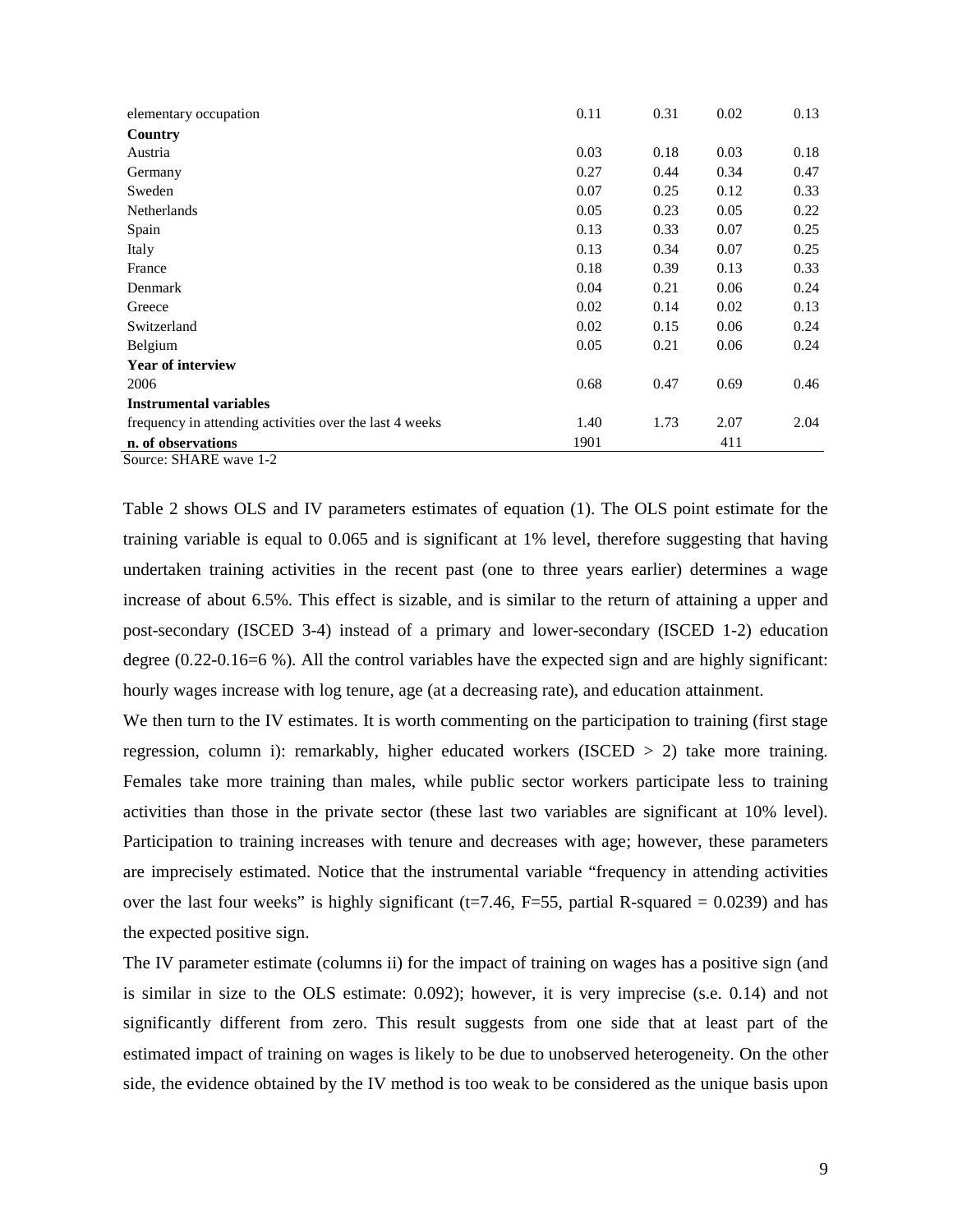which to draw firm conclusions. The IV analysis also suffers from a rather small sample size, which leads to high standard errors.<sup>9</sup>

|                                                         | <b>OLS</b>   | IV            |              |
|---------------------------------------------------------|--------------|---------------|--------------|
|                                                         |              | (i)           | (ii)         |
|                                                         | Log          | Participation | Log          |
| <b>VARIABLES</b>                                        | hourly wage  | to training   | hourly wage  |
|                                                         |              |               |              |
| Training                                                | $0.065***$   |               | 0.092        |
|                                                         | (0.021)      |               | (0.14)       |
| Log tenure                                              | $0.067***$   | 0.0074        | $0.067***$   |
|                                                         | (0.0087)     | (0.0085)      | (0.0087)     |
| Female                                                  | $-0.17***$   | $0.028*$      | $-0.17***$   |
|                                                         | (0.016)      | (0.016)       | (0.017)      |
| Public sector                                           | $-0.063***$  | $-0.035*$     | $-0.063***$  |
|                                                         | (0.020)      | (0.019)       | (0.020)      |
| $Age-50$                                                | $0.017***$   | $-0.0042$     | $0.018***$   |
|                                                         | (0.0057)     | (0.0055)      | (0.0057)     |
| Age-50 squared                                          | $-0.0017***$ | $-0.000058$   | $-0.0017***$ |
|                                                         | (0.00043)    | (0.00041)     | (0.00042)    |
| No education (ISCED 0)                                  | $-0.27***$   | $-0.059$      | $-0.27***$   |
|                                                         | (0.055)      | (0.054)       | (0.055)      |
| Primary and lower-secondary education (ISCED 1-2)       | $-0.22***$   | $-0.074***$   | $-0.22***$   |
|                                                         | (0.026)      | (0.025)       | (0.028)      |
| Upper and post-secondary education (ISCED 3-4)          | $-0.16***$   | $-0.028$      | $-0.16***$   |
|                                                         | (0.020)      | (0.020)       | (0.020)      |
| Constant                                                | $2.74***$    | 0.14          | $2.73***$    |
|                                                         | (0.11)       | (0.11)        | (0.11)       |
| Exclusion restrictions:                                 |              |               |              |
| Frequency in attending activities over the last 4 weeks |              | $0.033***$    |              |
|                                                         |              | (0.0045)      |              |
| F(1,2270)                                               |              | 55.588        |              |
| Partial R-squared                                       |              | 0.0239        |              |
| Observations                                            | 2,312        | 2,312         | 2,312        |
| R-squared                                               | 0.431        | 0.129         | 0.430        |

Table 2. Returns to training

Source: SHARE wave 1-2

Note: Standard errors in parentheses; \*\*\* p<0.01, \*\* p<0.05, \* p<0.1; Additional controls: dummy variables for country of residence, sector, occupation and year of interview; Reference categories: private sector, tertiary education (ISCED 5-6)

## **5. Sensitivity analysis**

<sup>&</sup>lt;sup>9</sup> Note, however, that the standard tests for endogeneity do not reject the null hypothesis that the training variable is exogenous (Durbin (score)  $\chi$ 2 (1) = 0.040, p = 0.84).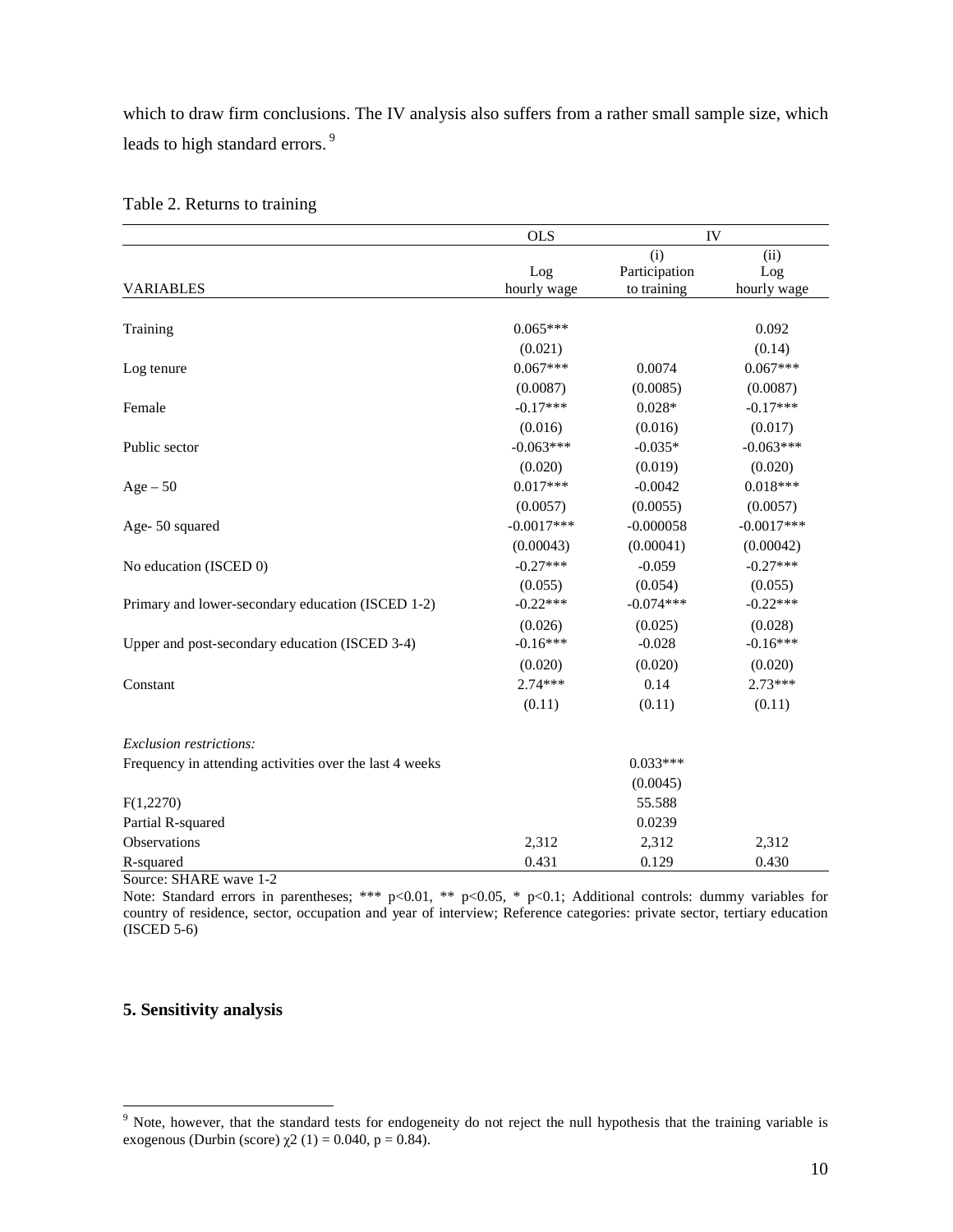In this section, we first further test the reliability of the OLS results presented in the previous section, providing some (indirect) evidence that the positive effect found in the OLS regression is not entirely due to unobserved individual heterogeneity. Then, we investigate potential country heterogeneity in both training participation and in the impact of training on older workers' wage.

Health and cognitive abilities may affect both wages (see, e.g., Contoyannis and Rice 2001) and training participation. Therefore, we run an augmented specification, which additionally controls for individual health status and cognitive abilities at the time of training (i.e. SHARE wave 1). We measure individuals' health by means of the self-reported health status (measured on a 1 to 5 scale, where 1 is poor and 5 is excellent) and cognitive abilities by the average score on three different tests: numeracy skills, verbal fluency and memory (see, e.g., Mazzonna and Peracchi 2012). This exercise (results are available upon request) shows that results of Table 2 are unaffected by the inclusion of these additional variables in the model. Moreover there is no evidence that healthier workers and workers with higher level of cognitive ability (as measured at the time of training) take more training.

Table 3 shows OLS estimates of two additional models. Model (i) considers as dependent variable the log of wages *before* training (cf. with equation 1). The training variable turn out to be not significantly different from zero, indicating that the groups of trained and untrained workers are not characterized by a different wage prior to taking training. Column (ii) reports results for the model outlined in equation (1) but estimated on a sub sample of workers, which is defined exploiting information on the reason for undertaking training. As mentioned earlier, trained worked are asked this information in SHARE. The set of possible motivations includes: (a) to meet other people; (b) to contribute to something useful; (c) for personal achievement; (d) because I'm needed; (e) to earn money; (f) because I enjoy it; (g) to use my skills or to keep fit; (h) because I feel obligated to do it. We restrict our sample to those reporting as motivation for training attendance either  $(c)$ ,  $(d)$ ,  $(g)$  or (h). We exclude reason (e) – to earn money – for obvious endogeneity reasons; we also exclude those trainees expressing motivations related more to the personality or networking sphere rather than to the work-related sphere  $-$  i.e. motivations (a), (b) and (f). The selected subsample includes about 80% of trained workers. The effect of training on wages is almost of the same magnitude of that obtained for the full sample (cf. 6.1% with 6.5 %).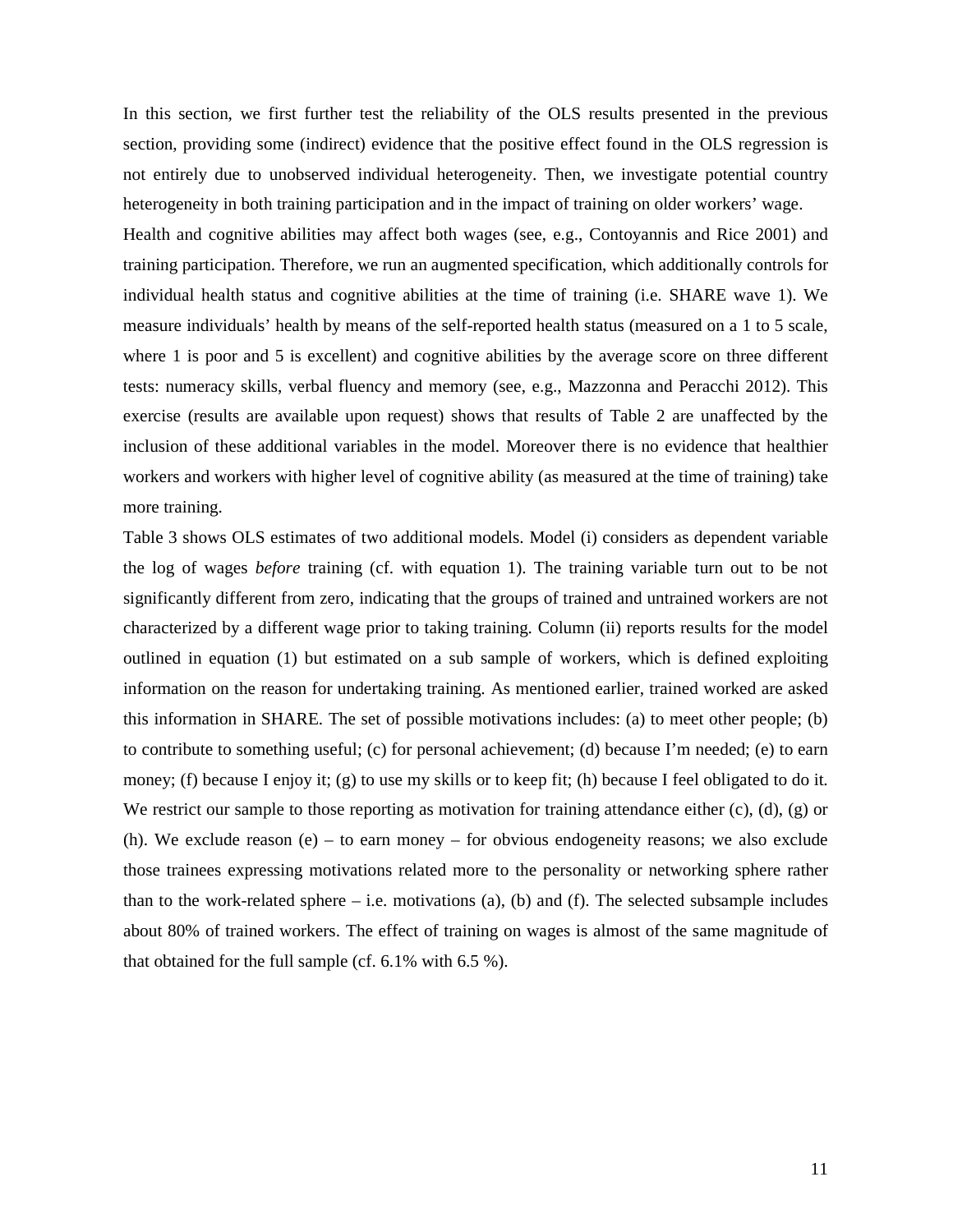| Dependent variable:                               | (i)<br>Log wage before<br>training | (ii)<br>Log wage* |  |
|---------------------------------------------------|------------------------------------|-------------------|--|
| Training                                          | 0.043                              | $0.061***$        |  |
|                                                   | $-0.041$                           | $-0.023$          |  |
| Log tenure                                        | $0.066***$                         | $0.066***$        |  |
|                                                   | $-0.018$                           | $-0.0089$         |  |
| Female                                            | $-0.20***$                         | $-0.17***$        |  |
|                                                   | $-0.031$                           | $-0.017$          |  |
| Public sector                                     | $-0.070*$                          | $-0.063***$       |  |
|                                                   | $-0.038$                           | $-0.02$           |  |
| $Age - 50$                                        | 0.0098                             | $0.019***$        |  |
|                                                   | $-0.011$                           | $-0.0058$         |  |
| Age-50 squared                                    | $-0.0015*$                         | $-0.0018***$      |  |
|                                                   | $-0.00086$                         | $-0.00043$        |  |
| No education (ISCED 0)                            | $-0.29**$                          | $-0.28***$        |  |
|                                                   | $-0.11$                            | $-0.056$          |  |
| Primary and lower Secondary education (ISCED 1-2) | $-0.21***$                         | $-0.23***$        |  |
|                                                   | $-0.051$                           | $-0.027$          |  |
| Upper and post-Secondary education (ISCED 3-4)    | $-0.11***$                         | $-0.17***$        |  |
|                                                   | $-0.04$                            | $-0.021$          |  |
| Constant                                          | 2.49***                            | $2.73***$         |  |
|                                                   | $-0.24$                            | $-0.11$           |  |
| <b>Observations</b>                               | 2,021                              | 2,244             |  |
| R-squared                                         | 0.174                              | 0.435             |  |
| Source: SHARE wave 1-2                            |                                    |                   |  |

#### Table 3. Robustness checks

Note: Standard errors in parentheses; \*\*\* p<0.01, \*\* p<0.05, \* p<0.1; Additional controls: dummy variables for country of residence, sector, occupation and year of interview; Reference categories: private sector, tertiary education (ISCED 5-6); \*Sample only includes trainees reporting as motivation for attending training: "for personal achievement", "because I'm needed", "to use my skills or to keep fit" , "because I feel obligated to do it".

In the introduction, we underlined that comparability of findings across countries is limited because of different concepts and definitions of training across countries and datasets. Some evidence of a negative association between incidence and return to training across countries at all working ages has been found (see, e.g., Bassanini et al. 2007). Exploiting the wide country coverage and the harmonization in the definition of training in SHARE, we allow for both training participation and the impact of training on wages to be heterogeneous across groups of European countries: Northern (Denmark, Sweden), Continental (Austria, Belgium, France, Germany, The Netherlands, and Switzerland) and Southern (Greece, Italy, Spain). Results of this exercise are reported in Table 4. The upper part of the table shows estimates for participation to training, whereas its bottom part reports results for the return to training. The highest training incidence is found for Northern countries, followed by Continental (reference country group) and finally by Southern countries. These two estimated differences are sizable and statistically significant. Returns to training are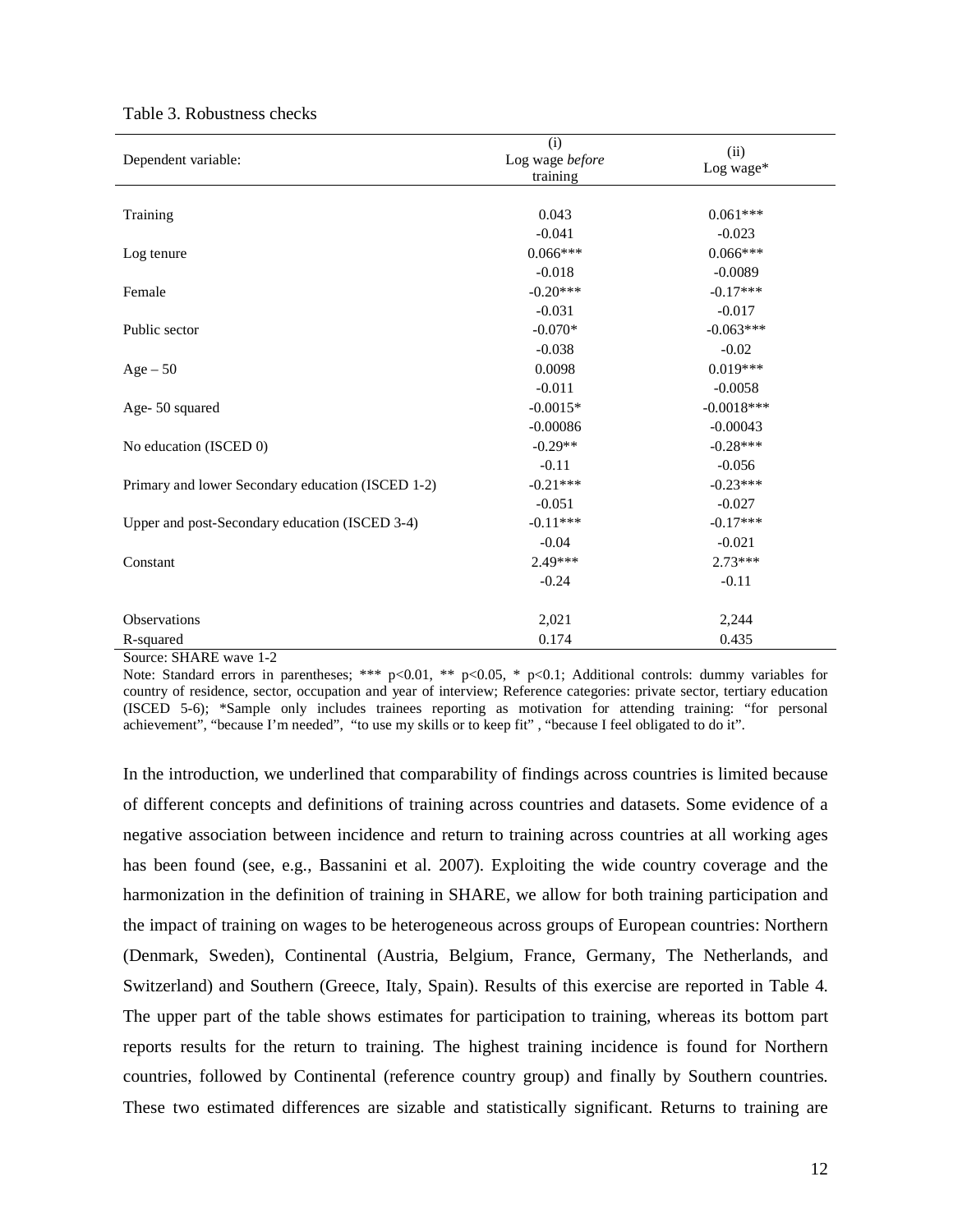higher in Continental and Southern than in Northern European countries<sup>10</sup>. Therefore, this evidence confirms the existence of a negative association between incidence and returns to training previously found in other (few) studies which do not explicitly focus on older workers $^{11}$ .

| <b>Incidence of training</b>               |                     |
|--------------------------------------------|---------------------|
| Dep. Variable= participation into training | <b>OLS</b> Estimate |
|                                            |                     |
| Continental (constant)                     | 0.17                |
|                                            | (0.11)              |
| Northern                                   | $0.064***$          |
|                                            | (0.023)             |
| Southern                                   | $-0.050***$         |
|                                            | (0.019)             |
| <b>Observations</b>                        | 2,312               |
| R-squared                                  | 0.092               |
| <b>Return to training</b>                  |                     |
| Dep. Variable= log weekly wage             |                     |
|                                            |                     |
| Training (base=Continental)                | $0.100***$          |
|                                            | (0.026)             |
| Northern*training                          | $-0.148***$         |
|                                            | (0.056)             |
| Southern*training                          | $-0.054$            |
|                                            | (0.057)             |
| <b>Observations</b>                        | 2,312               |
| R-squared                                  | 0.432               |

| Table 4. Incidence and return to training by group of European countries |  |  |  |
|--------------------------------------------------------------------------|--|--|--|

Source: SHARE wave 1-2

Standard errors in parentheses. \*\*\* p<0.01, \*\* p<0.05, \* p<0.1. Additional controls: variables included in Table 2.

### **6. Results**

 $\ddot{\phantom{a}}$ 

This paper investigates the impact of training undertaken by European older workers on their wages, relying on SHARE data. We find that, for employees aged 50 and older residing in one the eleven analyzed European countries, taking part in training activities increases wages by up to 6.5 %. This effect is sizable, and is similar to the return of attaining a upper and post-secondary (ISCED 3-4) instead of a primary and lower-secondary (ISCED 1-2) education degree. With the data at our disposable, however, we cannot rule out the possibility that return to training is overestimated, due to unobserved individual heterogeneity. Some robustness checks provide, however, additional

 $10$  We prefer a qualitative interpretation of our findings; confidence intervals are large due to small sample size. From the pure statistical point of view, these findings indicate that training has a significant impact on wages only in Continental countries.

<sup>&</sup>lt;sup>11</sup> We also experimented interacting training with individual's demographic and work-related characteristics (such as gender, public/private sector, educational levels, etc.). We did not find any significant effect for the interaction terms. Too little information in many of the interaction variables limits the feasibility of this exercise.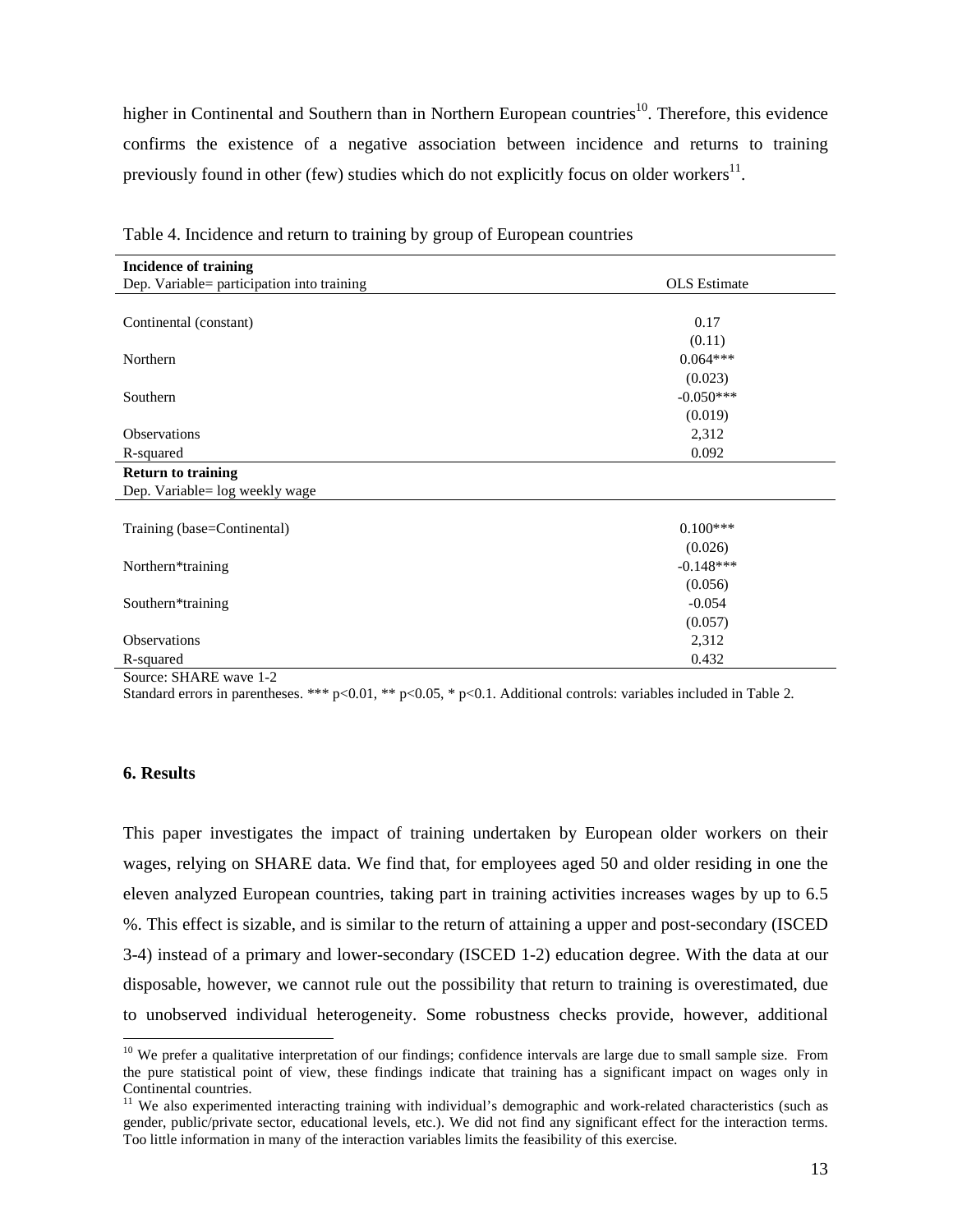support to our main findings. Return to training is *prima facie* higher in Continental and Southern than in Northern European countries, the latter group of countries being characterized by the highest incidence. Such a negative association between incidence and returns to training which we obtain for older workers is common to what found by previous studies, which look at the whole working population.

There is a growing consensus among the research and policy community on the importance of training investments for keeping workers' skills updated and offsetting the productivity decline which is combined with the ageing process. Despite the social and political interest in these issues, the empirical evidence on the incidence and effect of training on older workers' productivity is scarce. One of the difficulties limiting research lies in the lack of datasets combining information on firm's productivity, training practices and workers' characteristics. Most studies – including this study – assume wage as a sufficient statistic for productivity. This may not hold, especially for older workers. In presence of a compressed wage structure, due to matching frictions and/or imperfect information, it may be possible that worker' changes in productivity are not captured by equal changes in workers' wage. This argument has two implications for the reading of our findings and for deriving policy implications. First, the estimated wage returns may underestimate the positive effect of training on workers' productivity. Therefore, they may not fully acknowledge the importance of training for firms' growth and competitiveness. Second, training may also be beneficial in preventing the premature exclusion of older workers from the labour market. In fact, in presence of downward wage rigidity (the impossibility of wages to be reduced below a certain threshold) when productivity declines, workers may be more likely to be laid off. Training may therefore increase the likelihood for workers to be retained by their employer.

#### **Acknowledgments:**

This research has been supported by the EU Commission, 7th Framework Programme, "Employment 2025: How will multiple transitions affect the European labour market" (NEUJOBS - Grant agreement no: 266833). The authors would like to thank A. Brugiavini, M. Flores, E. Fontaínha, E. Havari, G. Pasini, A. Ruzik, I. Styczyńska, A. Tisch and participants to the 3<sup>rd</sup> International Workshop on the Socio-Economics of Ageing (IWSEA) and the Health, Education and Retirement over the Life Cycle (HERO13) conference for their helpful comments. The usual disclaimers apply.

This paper uses data from SHARE wave 1 and 2 release 2.5.0, as of May 24<sup>th</sup> 2011 and SHARELIFE release 1, as of

November 24<sup>th</sup>2010. The SHARE data collection has been primarily funded by the European Commission through the 5th Framework Programme (project QLK6-CT-2001-00360 in the thematic programme Quality of Life), through the 6th Framework Programme (projects SHARE-I3, RII-CT-2006-062193, COMPARE, CIT5- CT-2005-028857, and SHARELIFE, CIT4-CT-2006-028812) and through the 7th Framework Programme (SHARE-PREP, N° 211909, SHARE-LEAP, N° 227822 and SHARE M4, N° 261982). Additional funding from the U.S. National Institute on Aging (U01 AG09740-13S2, P01 AG005842, P01 AG08291, P30 AG12815, R21 AG025169, Y1-AG-4553-01, IAG BSR06- 11 and OGHA 04-064) and the German Ministry of Education and Research as well as from various national sources is gratefully acknowledged (see www.share-project.org for a full list of funding institutions).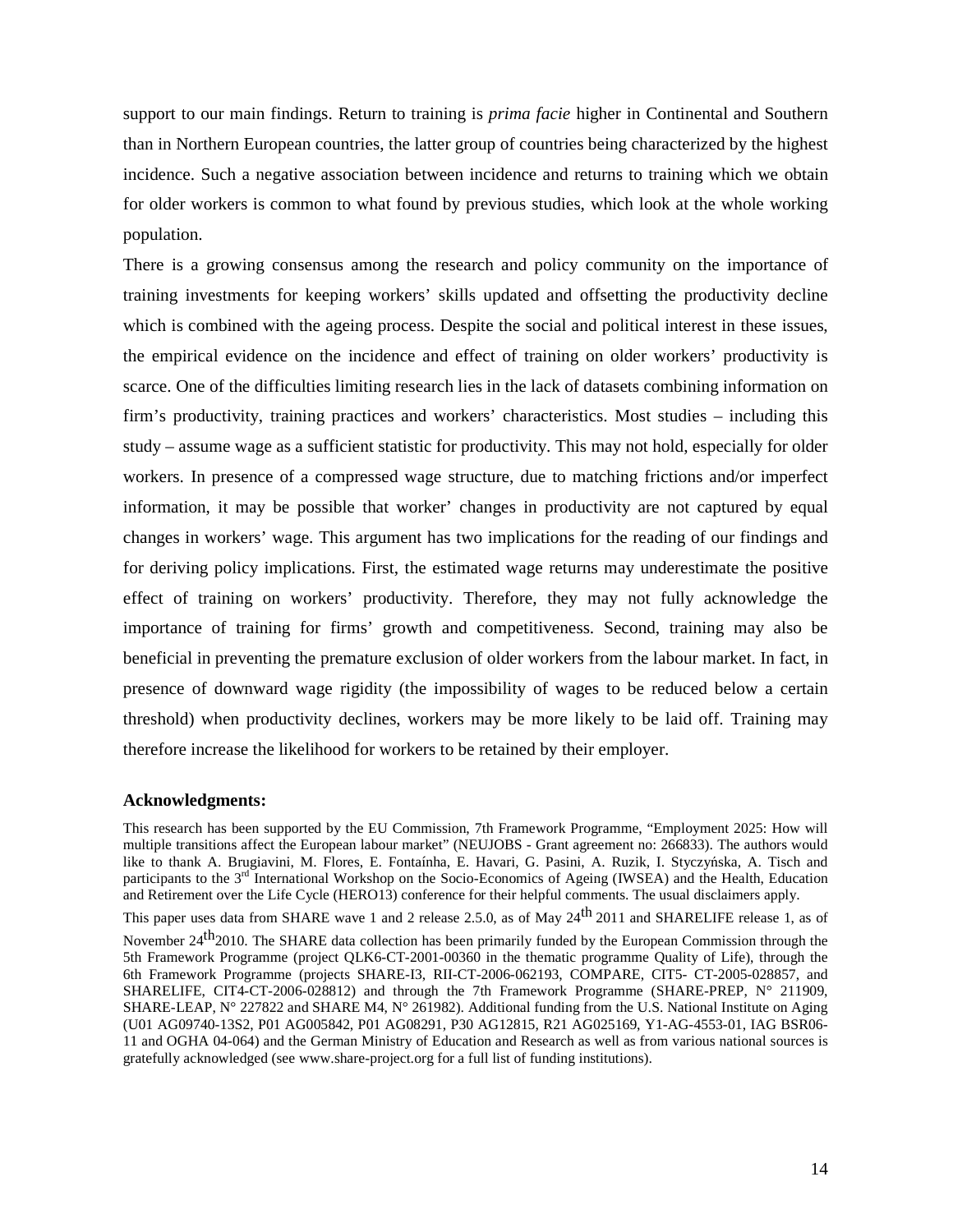### **References**

- Acemoglu, D. and S. Pischke (1999). Beyond Becker: Training in imperfect labor markets. *The Economic Journal* 119, F112–F142
- Almeida, R. and P. Carneiro (2009). The return to firm investments in human capital, *Labour Economics* 16 (1), 97–106.
- Arulampalam, W., Booth A. and Bryan M. (2010), Are There Asymmetries in the Effects of Training on the Conditional Male Wage Distribution? *Journal of Population Economics*, 23 (1), 251-272.
- Arulampalam, W. and Booth, A. (2001). Learning and earning: Do multiple training events pay? a decade of evidence from a cohort of young British men. *Economica*, 68:379–400.
- Bassanini A. (2006) Training, wages and employment security: an empirical analysis on European data, *Applied Economics Letters*, 13(8), 523-527
- Bassanini, A., Booth A., Brunello G., De Paola M., Leuven E. (2007) Workplace Training in Europe in: Brunello, Garibaldi and Wasmer (eds.), Education and Training in Europe, Oxford University Press, Ch. 8 - 13
- Black and Lynch L. (2001) How to Compete: the Impact of Workplace Practices and Information Technology on Productivity. *The Review of Economics and Statistics*, August 2001, 83(3): 434–445
- Becker, G., (1964), Human Capital: a Theoretical and Empirical Analysis, with special reference to education, The University of Chicago Press, Chicago.
- Becker, G., (1993), Human Capital: a Theoretical and Empirical Analysis, with special reference to education, 3rd ed., The University of Chicago Press, Chicago.
- Blundell, R., Dearden, L., and Meghir, C. (1996). The Determinants and Effects of Work Related Training in Britain. London: Institute of Fiscal Studies.
- Booth, A. (1991). Job-related formal training: who receives it and what is it worth? *Oxford Bulletin of Economics and Statistics*, 53:281–294.
- Booth, A. (1993). Private sector training and graduate earnings. *Review of Economics and Statistics*, 75(1):164–170.
- Börsch-Supan, A. and H. Jürges (Eds.). (2005). The Survey of Health, Ageing and Retirement in Europe – Methodology. Mannheim: MEA.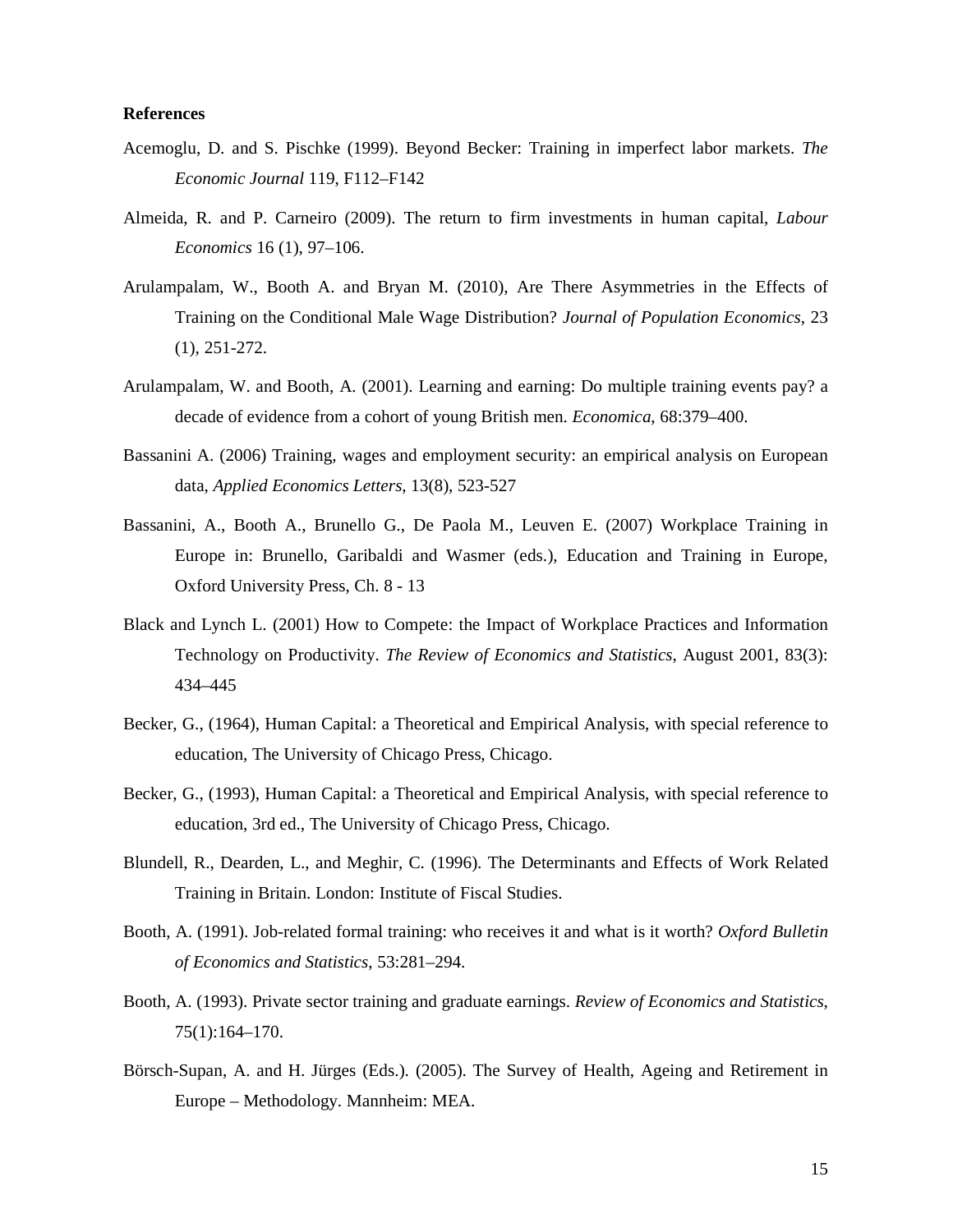- Budria, S. and P. T. Pereira (2007): The wage effects of training in Portugal: differences across skill groups, genders, sectors and training types, *Applied Economics*, 39(6), 787-807.
- Contoyannis P. and Rice N. 2001. The impact of health on wages: Evidence from the British Household Panel Survey, *Empirical Economics*, Springer, vol. 26(4), pages 599-622
- Dearden, L., H. Reed and J. Van Reenen (2006): The Impact of Training on Productivity and Wages: Evidence from British Panel Data, *Oxford Bulletin of Economics and Statistics* 68(4), 397-421.
- Dostie B. and Léger P. T. (2011) Firm-Sponsored Classroom Training: is it Worth it for Older Workers ? CIRPEE Working Paper 11-36
- Fougère, D., Goux, D., and Maurin, E. (2001). Formation continue et carrières salariales. une évaluation sur données individuelles. *Annales d'Économie et de Statistique*, 62:49–69.
- Fouarge D. and Schils T. (2009) The Effect of Early Retirement Incentives on the Training Participation of Older Workers, *LABOUR* 23 85-109
- Gerfin M. (2004) Work-Related Training and Wages: An Empirical Analysis for Male Workers in Switzerland, IZA DP n. 1078
- Göbel, C. and Zwick, T. (2010) : Which personnel measures are effective in increasing productivity of old workers?, ZEW Discussion Papers, No. 10-069, http://hdl.handle.net/10419/41432
- Goux, D. and Maurin, E. (2000). Returns to firm-provided training: Evidence from French workerfirm matched data. *Labour Economics*, 7:1–19.
- Gruber J. and D.A. Wise (2004), Introduction and summary, in *Social Security Programs and Retirement around the World: Micro-Estimation*, Jonathan Gruber and David A. Wise, eds., chapter 1, pp. 1-40. National Bureau of Economic Research, University of Chicago Press
- Heywood J. S., Jirjahn U., Tsertsvardze G. (2010) Hiring older workers and employing older workers: German evidence, *Journal of Population Economics* (2010) 23:595–615
- Ichniowski, C., K. Shaw, and G. Prennushi (1997): The Effects of Human Resource Management Practices on Productivity: A Study of Steel Finishing Lines, *American Economic Review* 87 (3), pp. 291-313.
- Kuckulenz, A. and Zwick, T. (2003), The impact of training on earnings Differences between participant groups and training forms. ZEW Discussion Paper 03 – 57.
- Lang J. (2012) The aims of lifelong learning: Age-related effects of training on wages and job security, SOEPpapers on Multidisciplinary Panel Data Research, n 478 / 2012